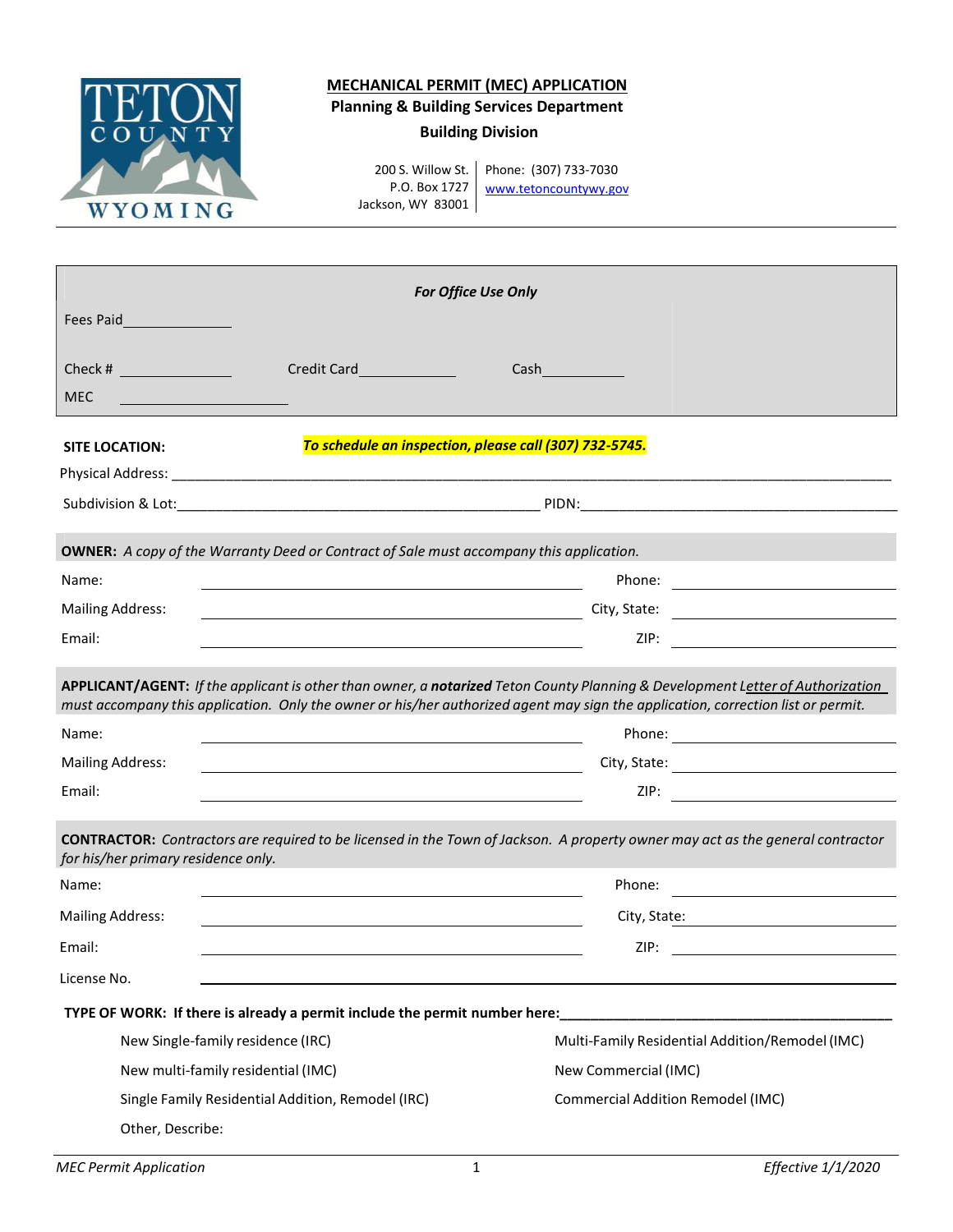Please provide a brief description of work to be completed:

|                                          |                                          |                                                                                 | County GIS Map Server https://maps.greenwoodmap.com/tetonwy/mapserver/                   | FLOOD PLAIN: See County Floodplain Management Resolution and Flood Insurance Rate Maps (FIRMs), which are available on the   |
|------------------------------------------|------------------------------------------|---------------------------------------------------------------------------------|------------------------------------------------------------------------------------------|------------------------------------------------------------------------------------------------------------------------------|
| Α                                        | AE                                       | What is the property's Flood Zone Designation? Check all that apply:<br>AO<br>X | Other (please identify):                                                                 |                                                                                                                              |
|                                          |                                          |                                                                                 | is suspended or abandoned for a period of 180 days at any time after work has commenced. | NOTICE: This permit becomes null and void if work authorized by its issuance is not commenced within 180 days, or work       |
| construction or the performance thereof. |                                          |                                                                                 |                                                                                          | The granting of this permit does not give authority to violate or cancel the provisions of any state or local law regulating |
|                                          |                                          |                                                                                 |                                                                                          |                                                                                                                              |
|                                          | Signature of Contractor or Owner/Builder |                                                                                 |                                                                                          | Date                                                                                                                         |
|                                          |                                          |                                                                                 |                                                                                          |                                                                                                                              |
| <b>Print Name</b>                        |                                          |                                                                                 |                                                                                          | Title                                                                                                                        |
|                                          |                                          |                                                                                 |                                                                                          |                                                                                                                              |
|                                          |                                          |                                                                                 |                                                                                          |                                                                                                                              |
|                                          |                                          |                                                                                 |                                                                                          |                                                                                                                              |
|                                          |                                          |                                                                                 |                                                                                          |                                                                                                                              |
|                                          |                                          |                                                                                 | For Office Use Only                                                                      |                                                                                                                              |
| <b>Inspections</b>                       | Date                                     | <b>Inspector Initials</b>                                                       |                                                                                          | <b>Notes</b>                                                                                                                 |
| Rough-In                                 |                                          |                                                                                 |                                                                                          |                                                                                                                              |
| Final                                    |                                          |                                                                                 |                                                                                          |                                                                                                                              |
|                                          |                                          |                                                                                 |                                                                                          |                                                                                                                              |